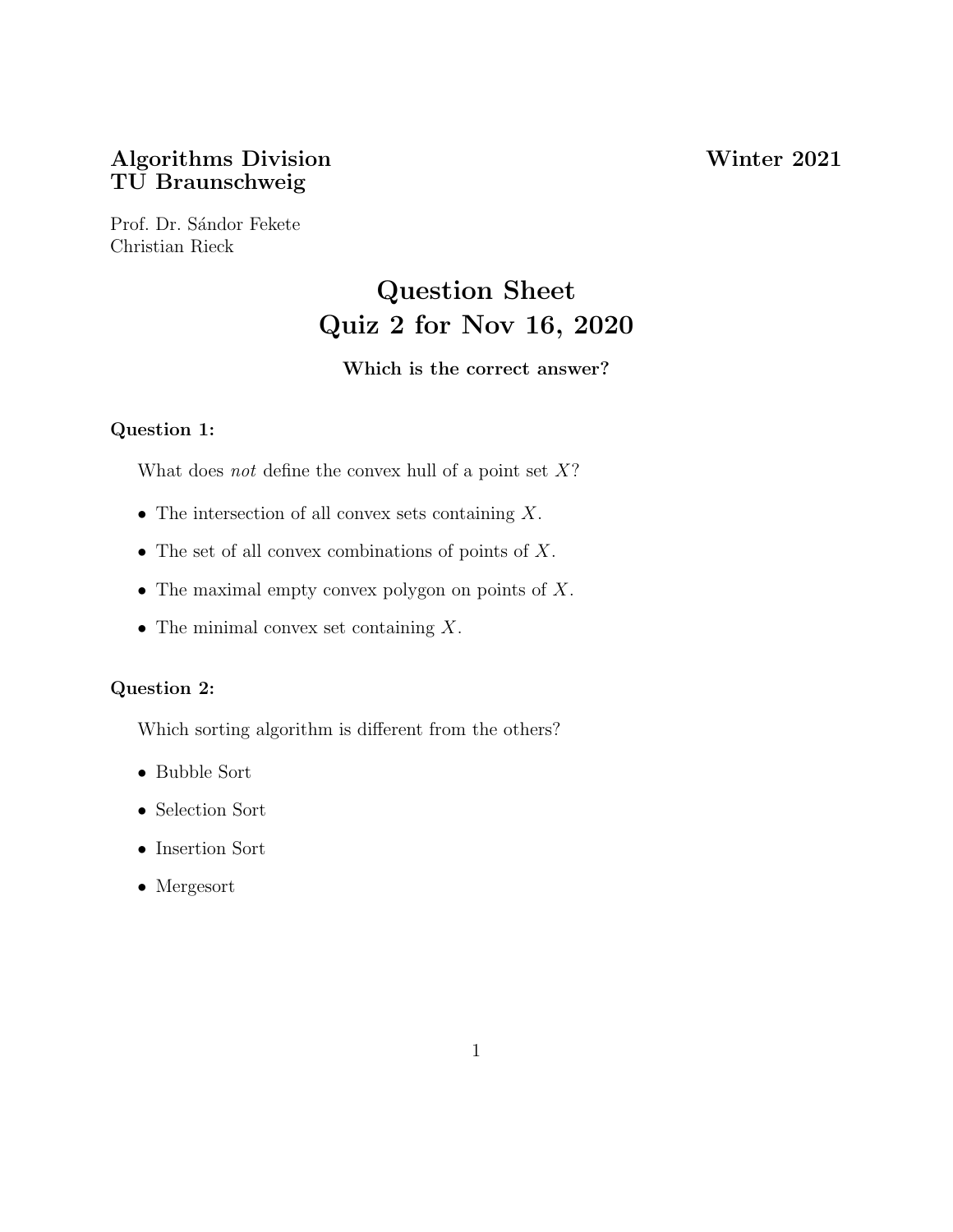#### Question 3:

What is the best valid lower bound for the time required to compute the convex hull of a set of n points?

- $\Omega(\log n)$
- $\Omega(n)$
- $\Omega(n \log n)$
- $\Omega(n^2)$

## Question 4:

Sort by publication date!

- (A) Chan's algorithm
- (B) Graham's Scan
- (C) Jarvis' March
- (D) Preparata/Hong
- (E) Quickhull

## Question 5:

What is the worst-case complexity of Gift Wrapping?

- $\bullet$   $O(\log n)$
- $\bullet$   $O(n)$
- $\bullet$   $O(n \log n)$
- $\bullet$   $O(n^2)$